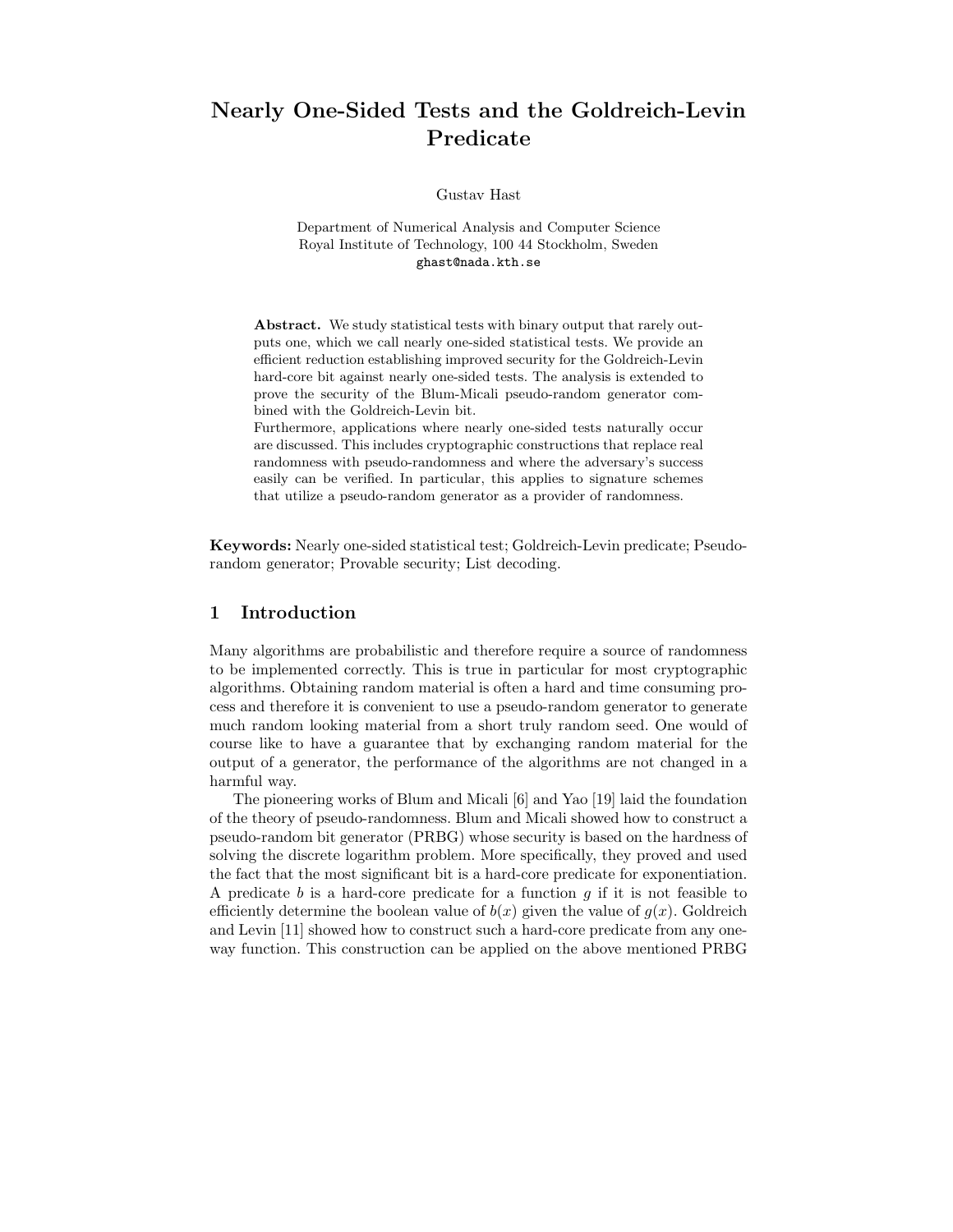so that the security can be based on the one-wayness of an arbitrary permutation f. The proof of security provided by [6] was a polynomial reduction from solving the discrete logarithm problem (or if we use the result from [11] inverting  $f$ ), to breaching the security of the bit generator.

In this work we analyze the security of the well-known pseudo-random generator obtained by combining the works of Blum and Micali [6] and Goldreich and Levin [11]. We refer to this generator as  $BMGL$ . As noted in previous works (e.g., [10], [11] and [16]) the exact efficiency of a reduction between two different cryptographic primitives is of vital interest when determining the practical security consequences of the reduction. Examples of more recent works that deal with the issue to bridge the gap between theoretical complexity based cryptography and practical cryptography by improved reductions and analysis are [3] and [7]. For a more extensive list see [2]. In the case of BMGL, the reduction relates the one-wayness of a permutation to the pseudo-randomness of the output from BMGL. A distribution is considered to be pseudo-random if there is no statistical test, from a specific set of admissible tests, that more than negligibly can distinguish between elements from that distribution and from the uniform distribution. (A distribution is in fact not considered to be pseudo-random, but instead an ensemble of distributions. For simplicity reasons we do not make this distinction throughout the introduction.) Normally, the set of admissible tests is specified by a maximum running time. Improvements to the security reduction of BMGL and its analysis have earlier been made by Rackoff (explained in [8]), Levin [17] and Håstad and Näslund [15]. Apart from  $BMGL$ , there have been numerous other constructions of pseudo-random generators based on the Blum-Micali paradigm, for example constructions exploiting the hardness of the factoring problem starting with the work of Blum et al. [4].

Earlier analyses of reductions have characterized the efficiency of a statistical test D, distinguishing the distributions X and Y, by using a measure  $\delta$  such that

$$
\left| \Pr_{x \in X} \left[ D(x) = 1 \right] - \Pr_{y \in Y} \left[ D(y) = 1 \right] \right| \ge \delta \quad . \tag{1}
$$

In this paper we consider nearly one-sided statistical tests (this concept has been investigated earlier by Blum and Goldreich [5]) which are tests that, on truly random input, almost always output zero and rarely output one. The measure in (1) does not capture whether or not a test is nearly one-sided and therefore we introduce the notion of a parameterized distinguisher, which for a test and a certain pair of input distributions impose two thresholds, separating the corresponding output distributions of the test. We say that a test D  $(\delta_1, \delta_2)$ -distinguishes X and Y if

$$
\Pr_{x \in X} [D(x) = 1] \le \delta_1 < \delta_2 \le \Pr_{y \in Y} [D(y) = 1] .
$$

Thus, if  $\delta_1$  is small and X is the uniform distribution, the test is considered to be nearly one-sided. (We do not formally define "small" but instead use the parameterized distinguisher to express formal results in this paper.) The use of this characterization of a distinguisher enables a more careful analysis of the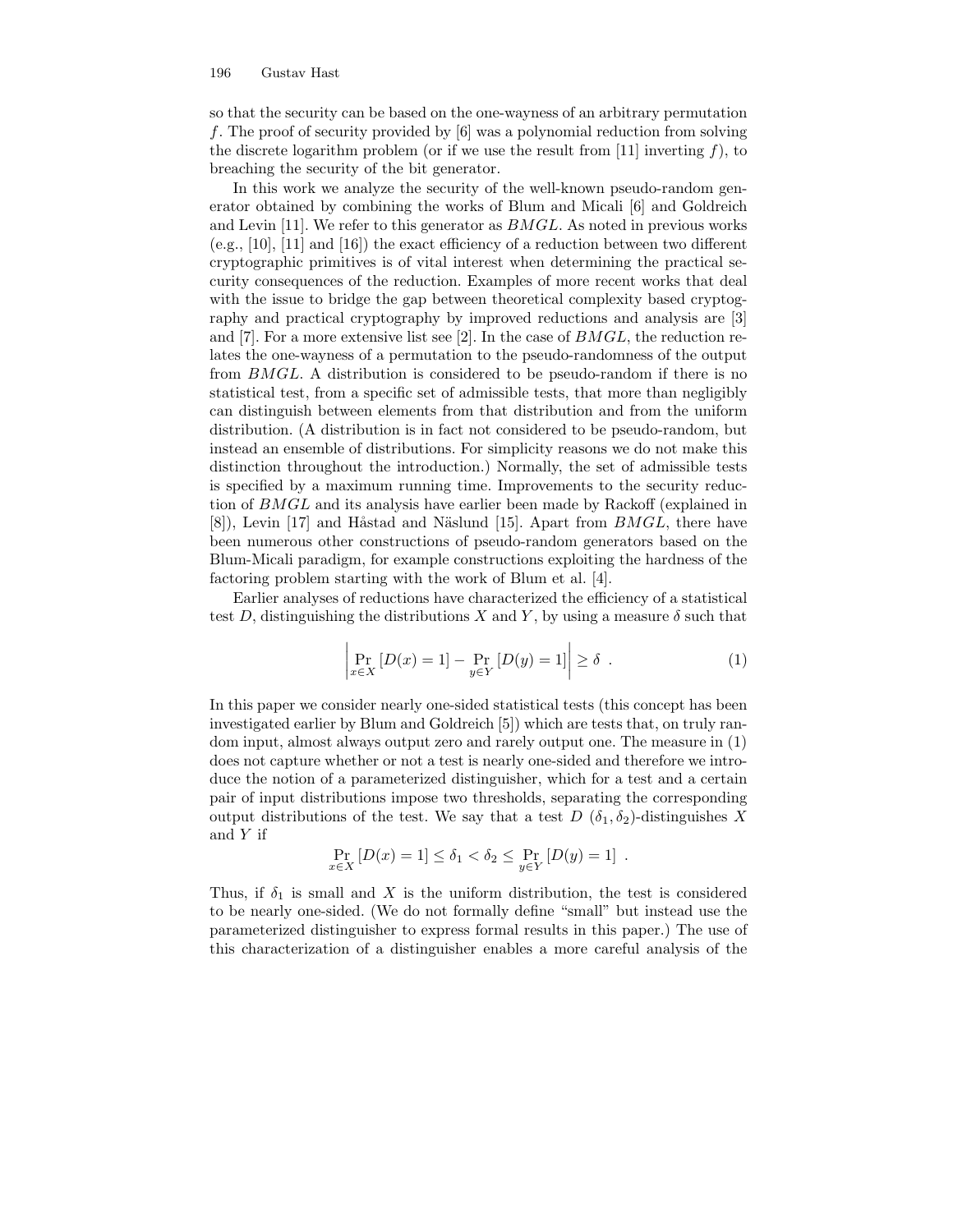reduction from inverting a permutation to distinguishing between the output of BMGL and the uniform distribution. The analysis shows that the success probability of inverting the permutation is proportional to  $(\delta_2 - \delta_1)^2/\delta_2$ , to be compared to previous results obtaining  $(\delta_2 - \delta_1)^2$ . If  $\delta_1$  is small compared to  $\delta_2$ (as is the case with nearly one-sided tests) the increase in reduction quality is significant.

The heart of the improved analysis is in the analysis of the Goldreich-Levin hard-core bit. Essentially, the classical proof shows that if the adversary can predict the hard-core bit with advantage  $\varepsilon$ , then one can invert the one-way function with probability proportional to  $\varepsilon^2$ . This was shown by Adcock and Cleve [1] to be optimal in the general case. In the case of nearly one-sided tests, the distinguisher can be transformed to a predictor that most of the time has almost no advantage against a random guess, but for a small fraction of the inputs it has a significant advantage. In the classical proof this predictor had to make a guess even though its confidence was low. This caused the produced high quality predictions to be concealed by the big amounts of predictions of low quality. In our reduction we therefore allow the predictor also to output  $\perp$ , which means that the confidence is too low to make a prediction. This enables us to invert the one-way function with probability proportional to  $\varepsilon^2/p$ , where p is the probability that the predictor makes a prediction. (The seemingly contradiction that the success probability increases when the probability of making a prediction decreases is explained by the fact that this also implies that the confidence in the prediction increases.)

The reduction that was used to show that the Goldreich-Levin bit is hard to predict is essentially a list decoding algorithm of the Hadamard code. Using this viewpoint, the possibility for the predictor to output  $\perp$  will correspond to an erasure in the Hadamard code. After the work of Goldreich and Levin [11] subsequent works in list decoding includes a generalization of the algorithm to the non-binary and non-linear case [12]. Sudan et al. [18] showed how to transform predicates, that are hard in the worst case, to become predicates that can be predicted only negligibly better than by a random guess. The transformation and proof was based on error-correcting codes and list decoding.

In cryptography the major application can be found in different types of authentication schemes as nearly one-sided tests often occur there naturally. For example, consider a signature scheme that is secure if given a source of random bits. Suppose that one instead feeds this signature scheme with bits from a bit generator (e.g. BMGL) and that it then no longer is secure. The attacker of this schemes now serves as a nearly one-sided distinguisher between the two different schemes because it has a negligible respectively non-negligible probability to produce a valid signature when attacking the two different schemes. Thus, this attacker can be combined with the signature scheme to build a nearly one-sided test that distinguishes between the output distribution of the bit generator and the uniform distribution. In Sect. 8, a more extensive discussion is made about possible applications.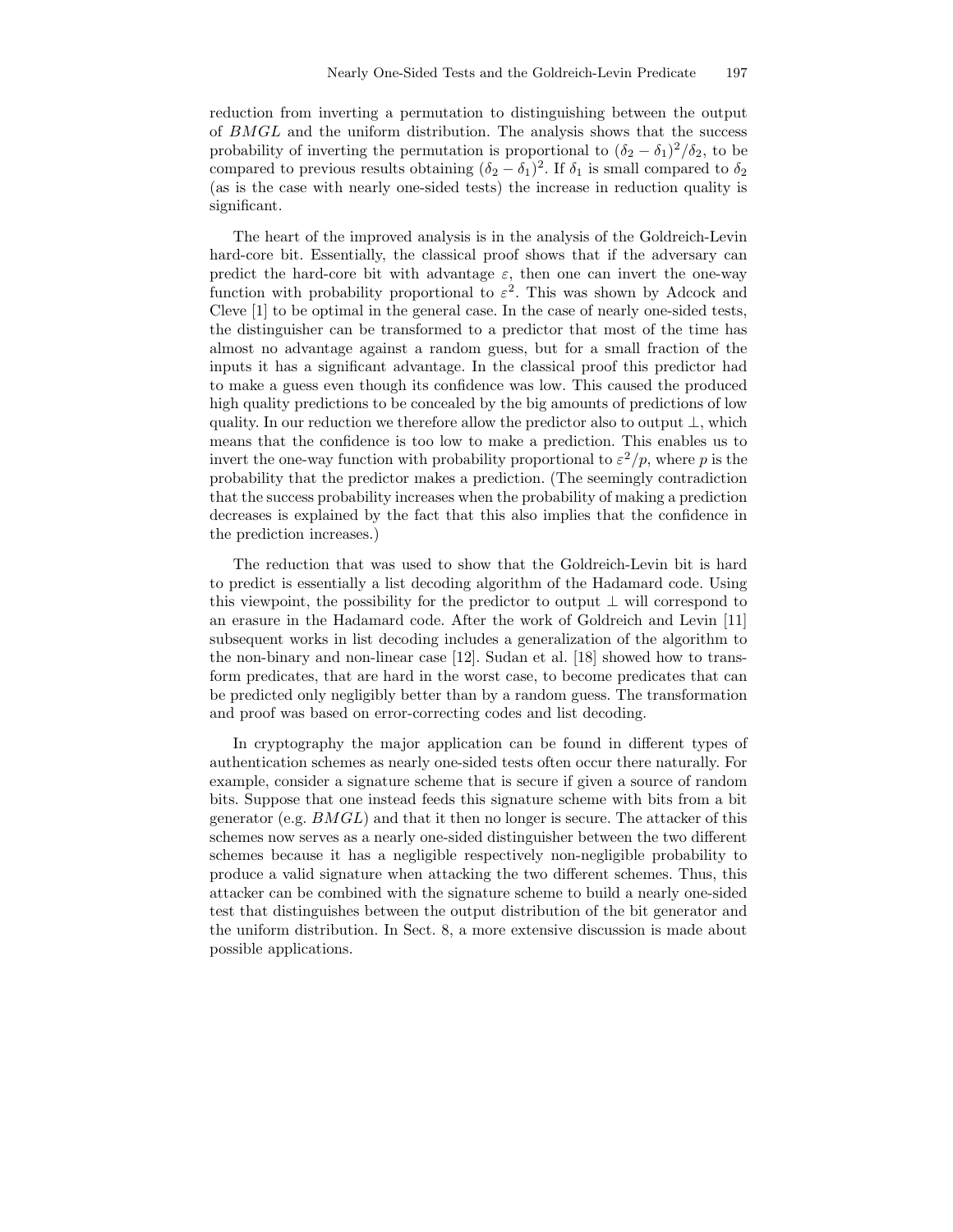The outline of this paper is as follows: In Sect. 3 the Goldreich-Levin hardcore bit is explained and we discuss why low rate predictors are more powerful than ordinary predictors when list decoding the Hadamard code. In the next section we prove a theorem about list decoding Hadamard codes with both erasures and errors and in Sect. 5 this theorem is used to establish the reduction from inverting a function to predicting the Goldreich-Levin bit. Section 6 discusses statistical tests and their connection with predictors and in Sect. 7 the security of the BMGL is shown. The paper is concluded with some applications and open questions.

# 2 Notation

In this work we use the following notation:

- 1. By  $[m]$  we mean the set  $\{1, \ldots, m\}$  and  $2^{[m]}$  is the set of all subsets of  $[m]$ .
- 2. The xor operation is denoted by ⊕.
- 3. The function  $b(r, x)$  is the inner product between r and x modulo 2.
- 4. The *i*'th unit vector  $e^i$  is a bit string containing only zeros, except for the i'th bit (which is 1). The dimension of  $e^i$  is implicitly given by its use.
- 5. We let  $\langle J,L\rangle$ , where J and L are sets, denote the size of  $J \cap L$  modulo 2.
- 6. If x is a bit string, the length of x is denoted by  $|x|$ .
- 7. When the logarithmic function log is used without the base having been specified, it is implicit base 2.
- 8. The uniform distribution of bit strings of length n is denoted by  $U_n$ .

# 3 The Goldreich-Levin Bit and List Decoding of Hadamard Code

Goldreich and Levin [11] showed how to modify an arbitrary one-way function to make it have a hard-core predicate: if f is a one-way function, then  $b(r, x)$ (the inner product of  $r$  and  $x$  modulo 2) is a hard-core predicate for the one-way function  $f'(r, x) = (r, f(x))$ . This means that there is no efficient algorithm that given  $(r, f(x))$  as input (where r and x are drawn from the uniform distribution) can guess the value of  $b(r, x)$  significantly better than a random guess. We do not formally define hard-core predicate as the results in this paper are instead expressed in terms of the advantage and rate of a predictor (see Definition 2).

The above result is shown using a reduction from inverting  $f$  to predicting the value of  $b(r, x)$ . The efficiency of the reduction depends on how well the bit  $b(r, x)$  is guessed, which usually is measured by the advantage  $\varepsilon(n)$  of the guessing algorithm  $P$ , often called the predictor:

$$
\varepsilon(n) = \Pr_{r,x \in U_n} \left[ P(r, f(x)) = b(r,x) \right] - \frac{1}{2} .
$$

The main part of the reduction consists of a list decoding algorithm for the binary Hadamard code.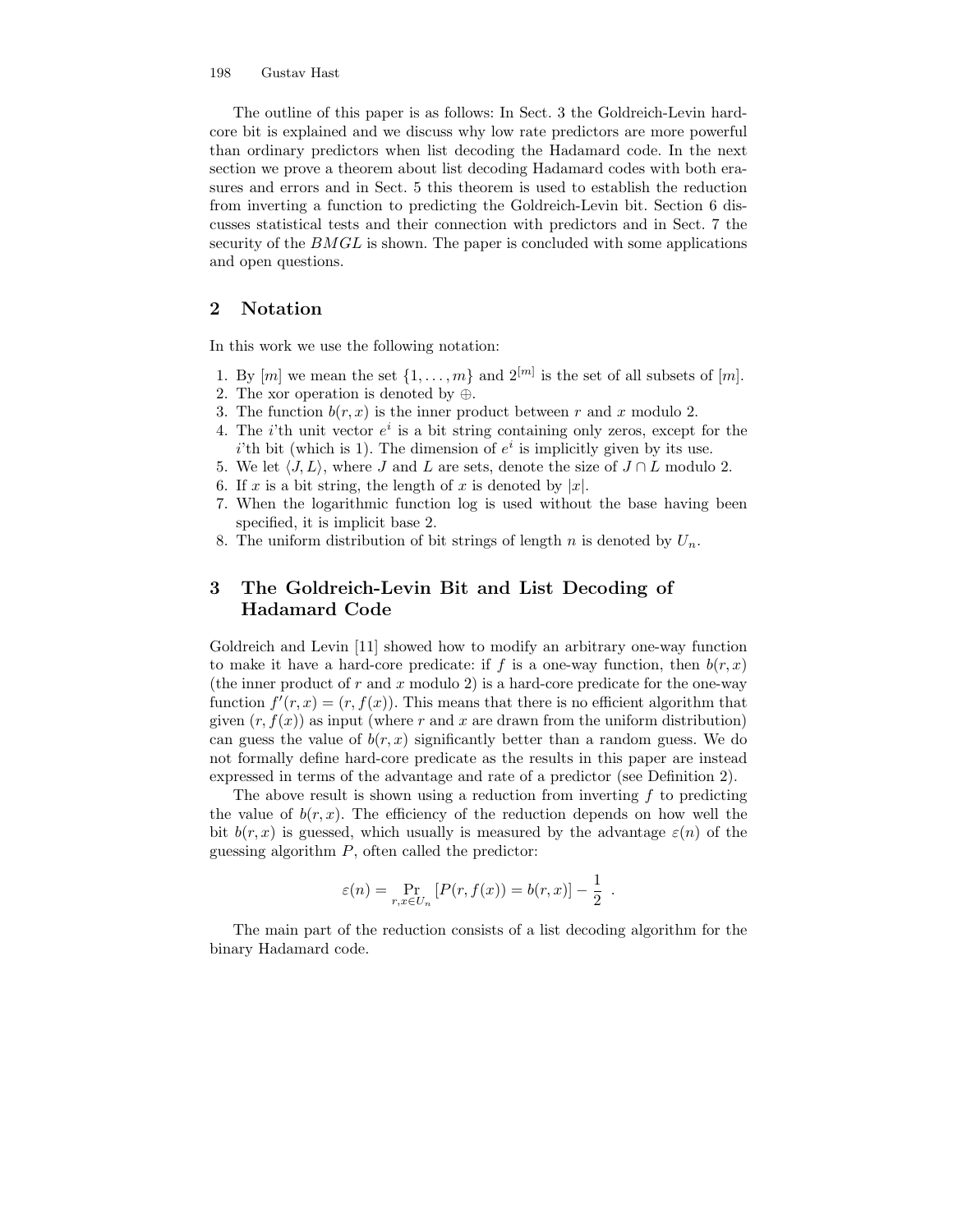**Definition 1.** The (binary) Hadamard code of a bit string x of length n is  $\langle b(r, x) \rangle_{r \in \{0,1\}^n}$ .

The *i*'th bit of the Hadamard code of x is thus exactly  $b(i, x)$ , where i is interpreted in the natural way as a bit string of the same length as  $x$ . The task for a list decoding algorithm is to produce a list of possible  $x$ , having oracle access to a Hadamard code with a certain fraction of errors. The algorithm should come with a lower bound on the probability that  $x$  appears in the list output and an upper bound on the number of oracle queries made. Given the value of  $f(x)$ , the predictor P corresponds in a natural way to the oracle of the Hadamard code, and the advantage of P (over a fix x) is closely related to the number of errors of the oracle.

Now suppose that we have a predictor  $P$  that on some input answers with high confidence and on other inputs just flips a coin. The informative answers from P (when it does not just flip a coin) would then be somewhat clouded by the random noise provided by the other answers. Let us therefore give the predictor more freedom by also letting it output  $\perp$  in those cases where the confidence in the prediction is low. Instead of characterizing this type of predictor with only its advantage in the traditional sense, we also use its rate, which is how often it outputs a prediction. The advantage is generalized in a natural way for this different type of predictor.

**Definition 2.** A predictor  $P: \{0,1\}^* \times \{0,1\}^* \to \{0,1,\perp\}$  is said to have rate  $\delta(n)$  and advantage  $\varepsilon(n)$  in predicting  $b(x,r)$  from  $f(x)$  and r, where

$$
\delta(n) = \Pr_{x,r \in U_n} \left[ P(f(x), r) \neq \bot \right]
$$

and

$$
\varepsilon(n) = \Pr_{x,r \in U_n} [P(f(x),r) = b(x,r)] - \frac{1}{2} \Pr_{x,r \in U_n} [P(f(x),r) \neq \bot].
$$

Going back to the list decoding algorithm for the Hadamard code, this new type of predictor corresponds to a Hadamard code oracle with both errors and erasures, where the fraction of erasures is  $1-\delta$  (where  $\delta$  is the rate of the predictor). The heart of the improved reduction is in the analysis of the list decoding algorithm with an oracle that has a relatively large part of erasures (or in other words a predictor with low rate). Let us briefly discuss why a predictor with low rate is more powerful than one with a higher rate and the same advantage. With more powerful we here mean that the predictor does not have to be called as many times in the list decoding algorithm. Later we show how a nearly one-sided test for the Goldreich-Levin bit easily can be turned into a predictor with low rate.

Assume that P is a predictor with rate  $\delta$  and advantage  $\varepsilon$ . Earlier analyses, that only made use of the advantage, have shown (see [8], Sect. 2.5.2) that the number of needed calls to P should be at least proportional to  $\varepsilon^{-2}$  for the list decoding algorithm to succeed with probability one half. The probability that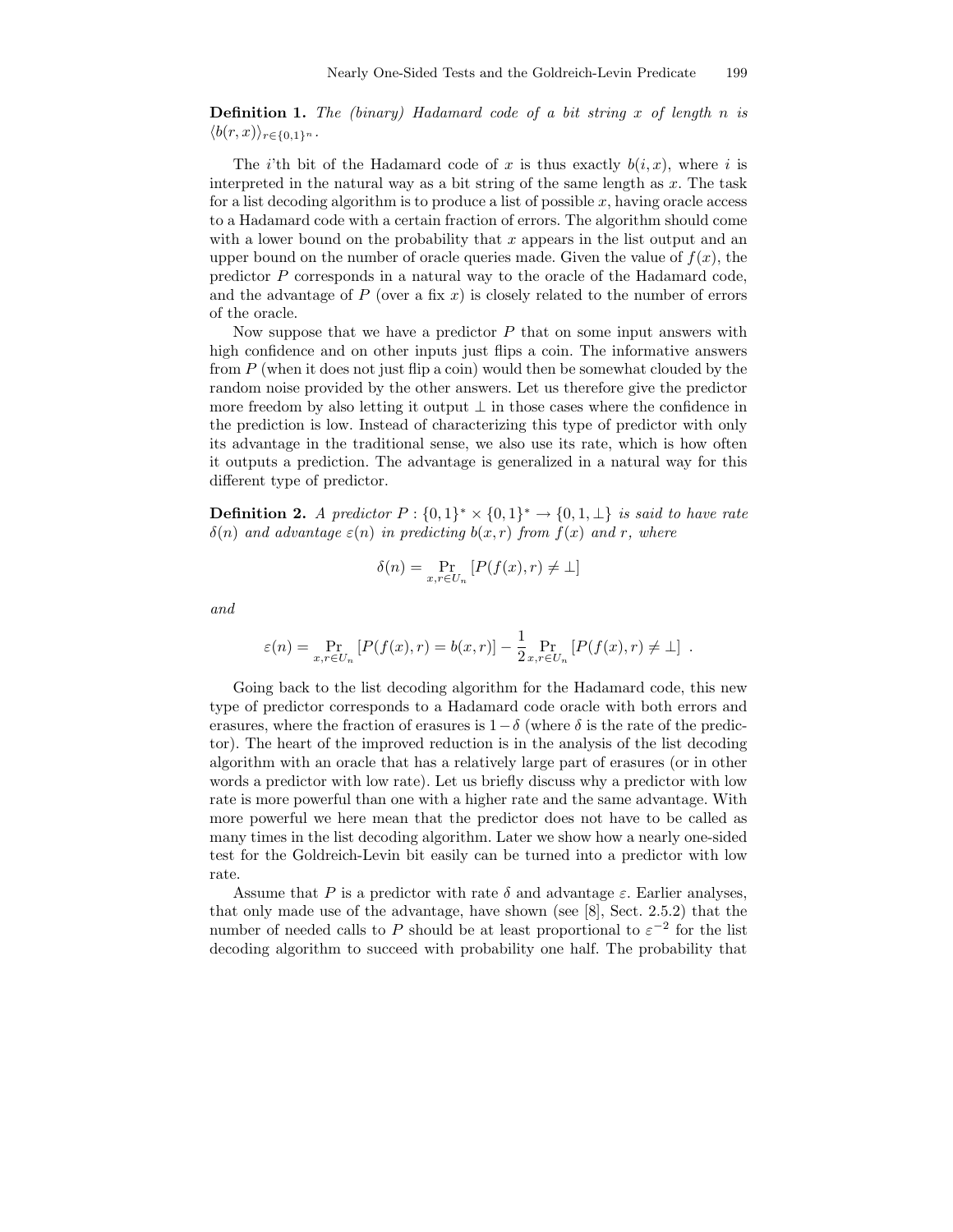P makes a correct prediction is  $\frac{1}{2}\delta + \varepsilon$ . Let us now ignore all the calls that received  $\perp$ -answers from P. The probability that P, on the remaining calls, guesses correctly is then  $(\frac{1}{2}\delta + \varepsilon)\delta^{-1} = \frac{1}{2} + \delta^{-1}\varepsilon$ . In some sense this gives us a not fully working predictor with advantage  $\delta^{-1} \varepsilon$ , the problem being that it does not make predictions for all inputs and that it on the average only makes one prediction per  $\delta^{-1}$  calls. If the first problem mentioned can be dealt with in the list decoding algorithm we can expect that the number of calls to  $P$  is proportional to the inverted advantage squared times the extra factor of  $\delta^{-1}$ :  $O((\delta^{-1}\varepsilon)^{-2}\delta^{-1})=O(\delta\varepsilon^{-2})$ . Note that if the advantage of P is at least a constant fraction of the rate, we have that  $\delta = O(\varepsilon)$  and thus the number of calls needed would only be  $O(\varepsilon^{-1})$  compared to  $O(\varepsilon^{-2})$  before. In the proofs of Theorem 1 and 2 we show that this intuition really has merit.

# 4 List Decoding of Hadamard Code with Errors and Erasures

The main part of the proof that the Goldreich-Levin bit is a hard-core predicate consists of a list decoding algorithm of a binary Hadamard code with errors. To ensure that the power of the low rate of the predictor does not vanish, we repeat the analysis of the list decoding algorithm (not the original one [11], but one due to Rackoff explained in [8]) while letting the Hadamard code also contain erasures. As far as the author is aware of, no previous work has been done on list decoding the Hadamard code in the presence of errors and erasures.

**Theorem 1.** There is an algorithm **LD** that, on input l and n and with oracle access to a Hadamard code of x (where  $|x| = n$ ) with an e-fraction of errors and an s-fraction of erasures, can output a list of  $2^l$  elements in time  $O(n!2^l)$ asking  $n2<sup>l</sup>$  oracle queries such that the probability that x is contained in the list  $\frac{d^{3n(e+c)}}{(e-e)^2}+1$ , where  $c = 1 - s - e$  (the fraction of

is at least one half if  $l \geq \log_2 \left( \frac{8n(e+c)}{(c-e)^2} \right)$ correct answers from the oracle).

*Proof.* Let C be an oracle that represents a Hadamard code of a fixed x with an e-fraction of errors and s-fraction of erasures. In Fig. 1 the list decoding algorithm  $LD^C$  is defined. First we prove its correctness in respect to the claim made in Theorem 1 that it outputs  $x$  with at least probability one half. We then analyze its time complexity.

**Correctness of**  $LD^C$ **:** We start by proving the following claim about the value of  $C'(e^i \oplus s^J)$  which is a principal component in the calculations made in step 3 of our list decoder  $LD^C$ .

**Claim 1** Let  $s^J$  and C' be defined as in the description of  $LD^C$ . Then for a nonempty  $J \subseteq [l]$  and  $L_0 = \{i \mid i \in [l], b(s^i, x) = 1\}$  the following equalities hold:

$$
\Pr[(-1)^{\langle J, L_0 \rangle} C'(e^i \oplus s^J) = 0] = s
$$
  
\n
$$
\Pr[(-1)^{\langle J, L_0 \rangle} C'(e^i \oplus s^J) = (-1)^{b(e^i, x)}] = c
$$
  
\n
$$
\Pr[(-1)^{\langle J, L_0 \rangle} C'(e^i \oplus s^J) = -(-1)^{b(e^i, x)}] = e,
$$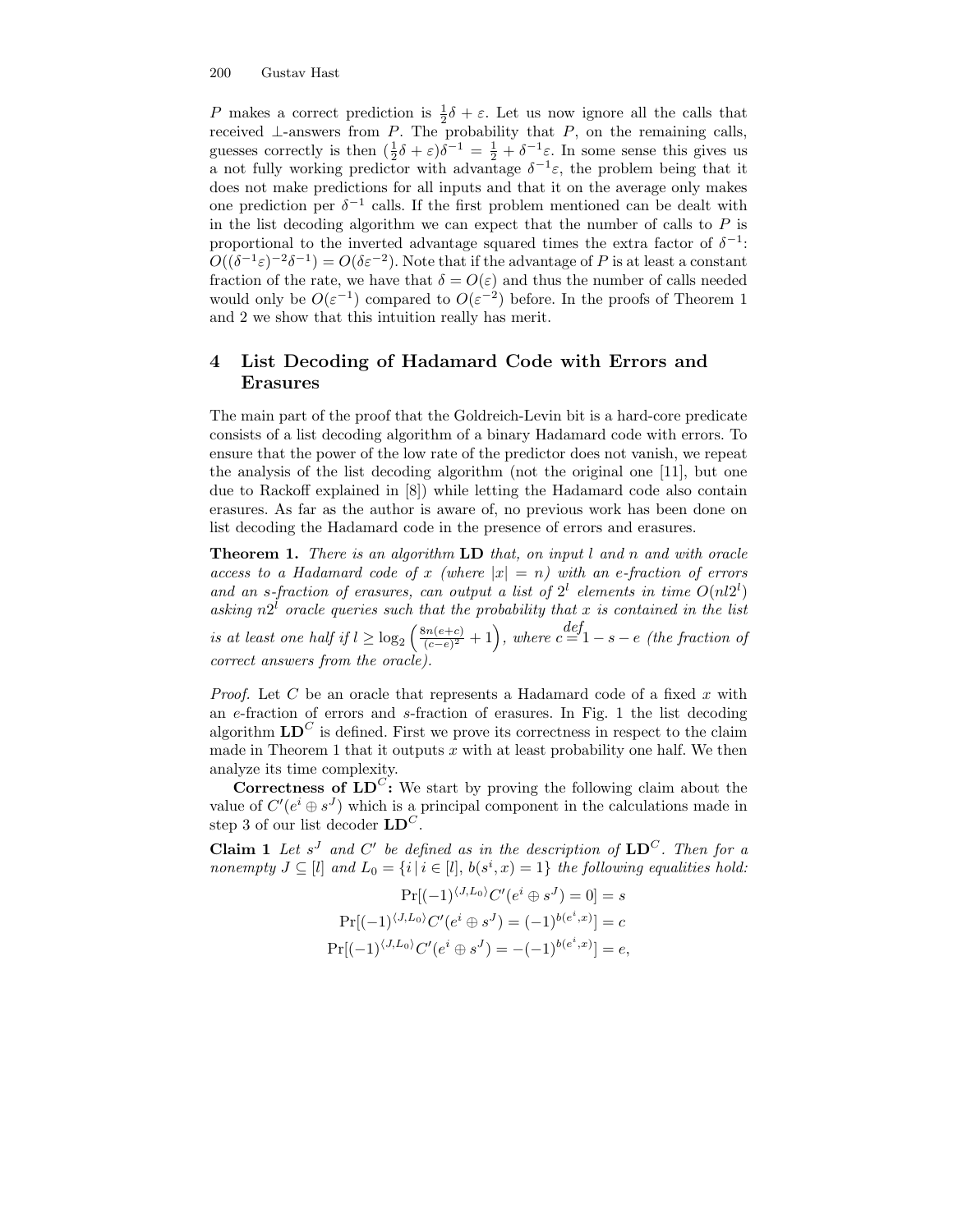Implementation of list-decoder  $LD^C$ : Let LD have oracle access to  $C$  :  $\{0,1\}^n \to \{0,1,\perp\}$ . On input l and n,  $\mathbf{LD}^C$  proceeds as follows: 1. Choose  $s^1, \ldots, s^l$  independently from  $U_n$ . 2. Define a predictor  $C'$  that uses  $C$  so that  $C'(r) =$  $\sqrt{ }$ J  $\mathbf{I}$ 1 if  $C(r) = 0$  $-1$  if  $C(r) = 1$ 0 if  $C(r) = \perp$ 3. Calculate  $d_L^i = \sum_J (-1)^{\langle J, L \rangle} C' (e^i \oplus s^J)$  for all  $L \subseteq [l]$  and  $i \in [n]$ , where  $s^J \stackrel{\text{def}}{=} \bigoplus_{i \in J} s^i$  for all nonempty  $J \subseteq [l]$ . 4. Output the list  $\{z^L\}_{L\subseteq[l]}$  where the *i*'th bit of  $z^L$  is defined as  $\frac{1-\text{sgn}(d^i_L)}{2}$ . Fig. 1. The List-Decoder  $LD^C$ 

where the probabilities are taken over the choices of  $s^i$  in step 1 of  $\mathbf{LD}^C$ .

Proof. We observe that

$$
b(sJ, x) = \bigoplus_{j \in J} b(sj, x) = \bigoplus_{j \in J \cap L_0} b(sj, x) = \langle J, L_0 \rangle ,
$$

and

$$
C'(e^i \oplus s^J) = \begin{cases} (-1)^{b(e^i, x) \oplus b(s^J, x)} & \text{if } C \text{ answers correctly} \\ -(-1)^{b(e^i, x) \oplus b(s^J, x)} & \text{if } C \text{ answers incorrectly} \\ 0 & \text{if } C \text{ answers } \perp. \end{cases}
$$

As *J* is non-empty, the value of  $e^i \oplus s^J$  will be uniformly distributed and thus the probability that C answers  $'$ ⊥' is s, incorrectly is e and correctly is c. As  $b(s^J, x) = \langle J, L_0 \rangle$  the claim follows from

$$
(-1)^{b(s^J,x)}C'(e^i \oplus s^J) = \begin{cases} (-1)^{b(e^i,x)} & \text{if } C \text{ answers correctly} \\ -(-1)^{b(e^i,x)} & \text{if } C \text{ answers incorrectly} \\ 0 & \text{if } C \text{ answers } \perp. \end{cases}
$$

 $\Box$ 

As a consequence of their construction, the values of  $s^J$ , for nonempty  $J \subseteq$ [*l*], are pairwise independent and uniformly distributed. Let  $L_0$  be defined as  $\{i \mid i \in [l], b(s_i^i, x) = 1\}$  and study for a fixed i the value of  $d_{L_0}^i$  calculated in step 3 of  $LD^C$ . It is a sum of expressions on the form that is analyzed in Claim 1. The probability of different results (expressed in terms of the  $i$ 'th bit of  $x$ ) of each term in this sum is specified in the claim. Using the value (sign) of the sum we can thereby guess the  $i$ 'th bit of x and by knowing the different probabilities we can calculate an upper bound for the probability that the guess is incorrect.

For our guess to be correct we would like to have more terms that equal  $(-1)^{b(e^i,x)}$  than  $-(-1)^{b(e^i,x)}$ . As we know the probability for each outcome we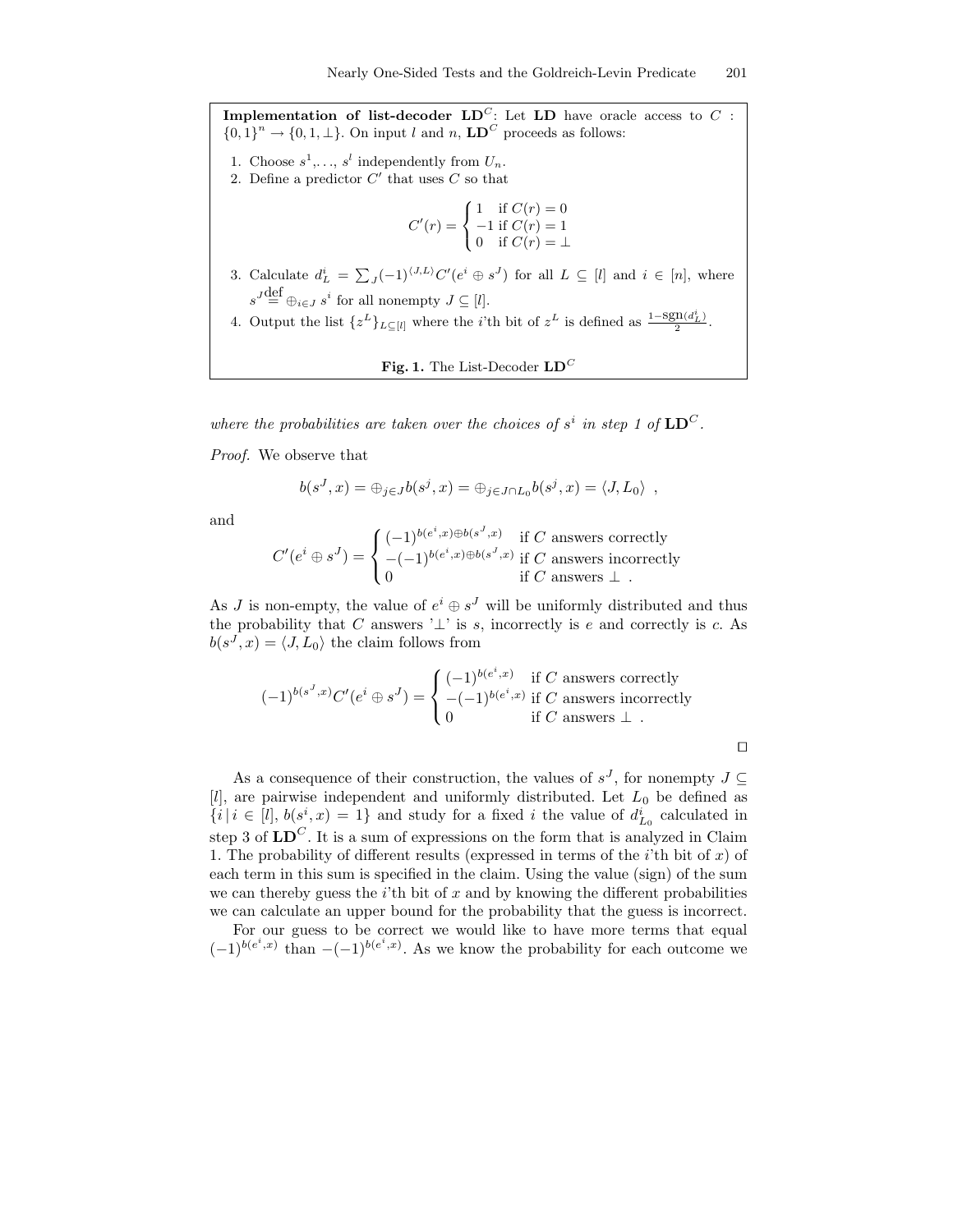can, by using Chebyschev's inequality, give an upper bound on the probability that the guess is incorrect. For every non-empty  $J \subseteq [l]$ , define  $\zeta_c^J$  to be the indicator variable for the event that  $(-1)^{\langle J, L_0 \rangle} C' (e^i \oplus s^J) = (-1)^{b(e^i, x)}$  and let  $\zeta_e^J$ be the indicator variable for the event that  $(-1)^{\langle J,L_0\rangle}C'(e^i\oplus s^J) = -(-1)^{b(e^i,x)}$ . We would like to be able to state that  $\sum_{J} \zeta_c^J > \sum_{J} \zeta_e^J$  with high probability. Chebyschev's inequality states that for any positive  $t$ 

$$
\Pr[|Y - \mu| \ge t\sigma] \le t^{-2} ,
$$

where  $\sigma$  is the standard deviation and  $\mu$  is the expectation of the variable Y.

This inequality is to be applied on the number of incorrect answers  $Y =$  $\sum_{J} \zeta_e^J$  which has the expected value of  $\mu = Ne$  (where  $N^{\text{def}} 2^l - 1$  is the number of terms in the sum) and the standard deviation  $\sigma$  is less than  $\sqrt{Ne}$  (using the fact of pairwise independency). We set  $t = \frac{\sqrt{N}(c-e)}{2\sqrt{e}}$  which gives us

$$
\Pr\left[\left|\sum_{J} \zeta_e^J - Ne\right| > \frac{N(c-e)}{2}\right] \le \frac{4e}{N(c-e)^2}.
$$

Applying the same inequality on the number of correct answers  $Y = \sum_{J} \zeta_c^J$  with  $\mu = Nc, \sigma < \sqrt{Nc}$  and  $t = \frac{\sqrt{N}(c-e)}{2\sqrt{c}}$  gives

$$
\Pr\left[\left|\sum_{J} \zeta_c^J - Nc\right| > \frac{N(c-e)}{2}\right] \le \frac{4c}{N(c-e)^2} \enspace .
$$

If none of the sums  $\sum_{J} \zeta_c^J$  and  $\sum_{J} \zeta_e^J$  deviate more than  $\frac{N(c-e)}{2}$  from their expected values we can conclude that the number of correct answers outnumbers the number of incorrect answers. Thus, the probability that this is not the case and we thereby are not able to make a correct prediction is at most  $\frac{4(e+c)}{N(c-e)^2}$ .

For the algorithm to succeed (in the supposed fashion) each of the  $n$  different bits of x has to be predicted correctly. In other words  $d_{L_0}^i$  has to have the correct sign for each  $i \in [n]$ . An upper bound for this not occurring is  $\frac{4n(e+c)}{N(e-e)^2}$  which is the sum of the upper bounds for each bit prediction failure. If  $N \ge \frac{8n(e+c)}{(c-e)^2}$  $\frac{(c-e)^2}{(c-e)^2}$  then this bound is less than one half. As N equals  $2^l - 1$  we conclude that if the input l satisfy

$$
l \ge \log\left(\frac{8n(e+c)}{(c-e)^2} + 1\right)
$$

then the probability that  $x$  appears in the output list is at least one half.

**Efficiency of**  $\mathbf{LD}^C\text{:}$  The first step of  $\mathbf{LD}^C$  takes time  $O(nl)$  and the last step takes time  $O(n2^l)$ . The time consuming step of the algorithm is the calculation of the different values of  $d_L^i$ . The naive way to do this would be by calculating each  $d_{L}^{i}$ -value independently for each L. This would make the algorithm work in time  $O(n^2 2^{2l})$  making  $O(n2^l)$  calls to C, as there are  $n2^l$  different  $d^i_L$ -values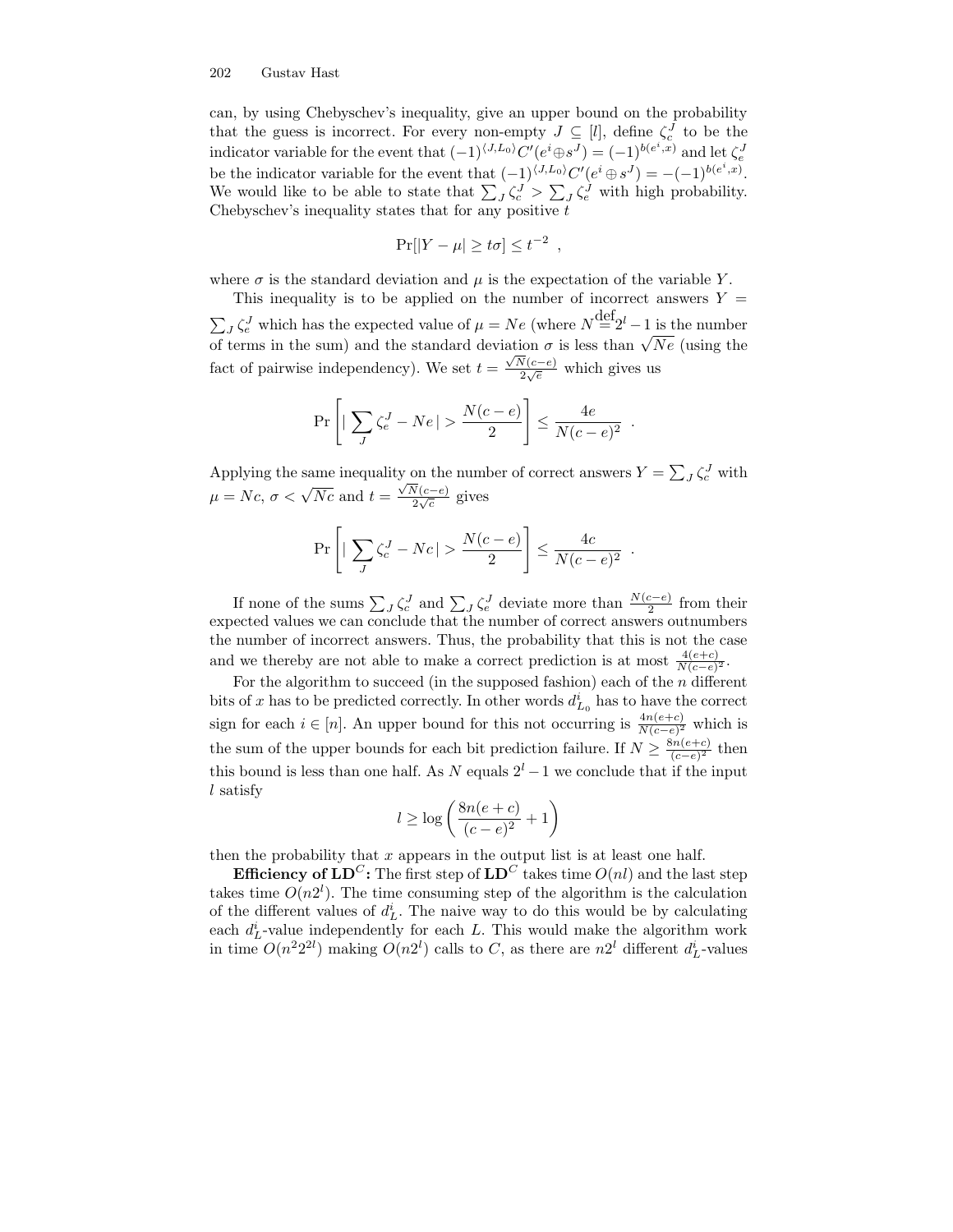**Description of inverter Inv**: P is a predictor with rate  $\delta_P(n)$  and advantage  $\varepsilon_P(n)$ . On input  $y = f(x)$  and n Inv proceeds as follows:

- 1. Select j from  $\{-1, \ldots, h-2\}$ , where  $h = \lfloor h(n) \rfloor = \lfloor \log \frac{\delta_P(n)}{\varepsilon_P(n)^2} \rfloor$ , with probability  $2^{j-h}$  and set  $l = \lceil \log(n \delta_P(n)/\varepsilon_P(n)^2) \rceil - j + 2$ . If no j is chosen, stop and output  $\perp$ .
- 2. Call the list-decoder  $\mathbf{LD}^{P_y}$  with input l and n, where  $P_y(\cdot) \stackrel{\text{def}}{=} P(y, \cdot)$ .
- 3. Apply f on each element x' of the output from the list-decoder. If  $f(x') = y$ , then output  $x'$  and stop.
- 4. Output ⊥.



and each value is a sum of  $2^l - 1$  terms and each term can be calculated in time  $O(n)$ .

Using Fourier-analysis of functions  $g : 2^{[l]} \to \mathbb{R}$ , the expression for  $d_L^i$ ,<br> $\sum_{J} (-1)^{\langle J, L \rangle} C'(e^i \oplus s^J)$ , can be identified as the *L*'th Fourier coefficient of the function  $g_i(J) = C'(e^i \oplus s^J)$ . Using the fast Fourier-transform algorithm all  $2^l$ Fourier coefficients can be calculated in time  $O(l2^l)$ . Therefore, for each i we can calculate all the values  $\{d_L^i\}_{L\subseteq[l]}$  in time  $O(l2^l)$  using  $2^l$  oracle queries. There are *n* different values of *i* making the total time  $O(n2<sup>l</sup>)$  and the total number of oracle queries  $n2^l$ . The contract of the contract of the contract of the contract of the contract of the contract of the contract<br>The contract of the contract of the contract of the contract of the contract of the contract of the contract o

# 5 Goldreich-Levin Hard-Core Bit

In this section we make an efficient reduction from inverting a function  $f$  to predicting the Goldreich-Levin bit of f. The list decoding algorithm from the previous section is the main component of the algorithm that performs the reduction.

**Theorem 2.** Let P be a probabilistic algorithm with running time  $t_P : \mathbb{N} \to \mathbb{N}$ , and rate  $\delta_P : \mathbb{N} \to [0,1]$  and advantage  $\varepsilon_P : \mathbb{N} \to [0,\frac{1}{2}]$  in predicting  $b(x,r)$ from  $f(x)$  and r. Define  $h(n)$  to be  $\log_2(\delta_P(n)/\varepsilon_P(n)^2)$ . Then there exists an algorithm Inv that runs in expected time  $(t_P(n) + h(n) \log_2(n)) \cdot h(n) \cdot O(n^2)$ and satisfies

$$
\Pr_{x \in U_n} \left[ f(\mathbf{Inv}(f(x), n)) = f(x) \right] = \Omega \left( \frac{\varepsilon_P(n)^2}{\delta_P(n)} \right)
$$

.

Theorem 2 states that if there is an algorithm P that predicts the Goldreich-Levin bit of f, then there also exists an algorithm  $\text{Inv}$  (depicted in Fig. 2) that inverts  $f$ . If P, for all possible values of x, would have approximately the same advantage (and rate) in predicting  $b(r, x)$  from  $f(x)$  and r, this can be shown by directly applying the list-decoding algorithm LD with the appropriate value of l. But as this is not true in general we need to make an averaging argument. This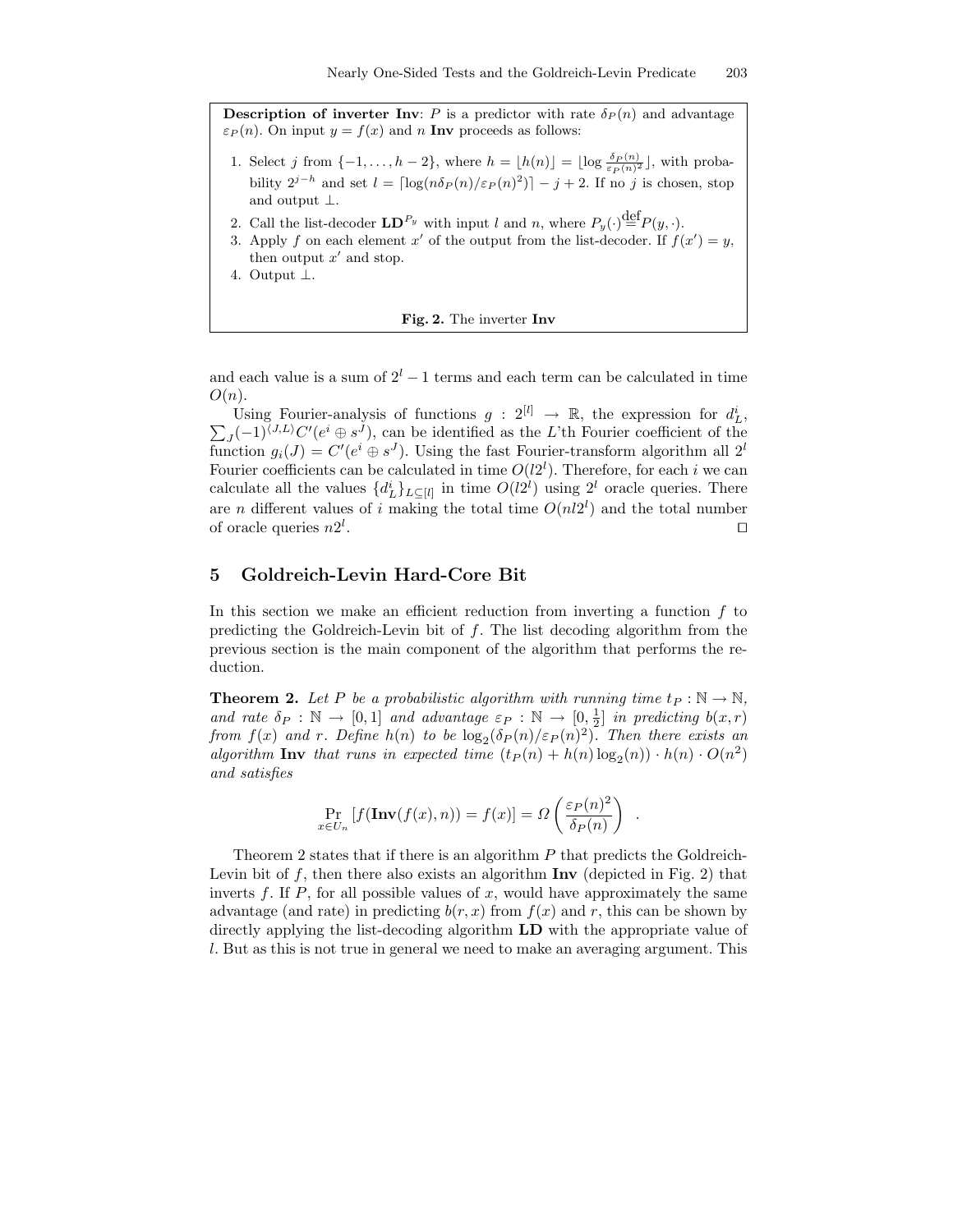is done by calling  $LD$  with small values on l with high probability (to cope with values of x giving P a high advantage), and calling  $LD$  with big values on l with low probability (to cope with values of x giving  $P$  an intermediate advantage). A proof of the theorem can be found in the journal version of this work [14].

Compared to previous analyses the inverting probability improves with approximately a factor of  $\delta_P^{-1}$  (see Proposition 2.5.4 in [8]). In some applications we know that the advantage  $\varepsilon_P(n)$  will be a constant fraction of the rate  $\delta_P(n)$ and then the improvement will be considerable as the inverting probability will increase from  $\Omega(\varepsilon_P(n)^2)$  to  $\Omega(\varepsilon_P(n))$ .

Knowledge about the value of  $\frac{\varepsilon_P(n)^2}{\delta_P(n)}$  $\frac{\partial^2 P^{(n)}}{\partial P^{(n)}}$  is required if we would like to implement Inv. Therefore we define a new algorithm Inv', with oracle access to a predictor P, that takes an additional input h and behaves exactly as  $\text{Inv}$  but uses h instead of  $\log \frac{\delta_P(n)}{\varepsilon_P(n)^2}$  in the first step of the algorithm. From the proof of Theorem 2 we can conclude that as long as  $h \geq \log \frac{\delta_P(n)}{\varepsilon_P(n)^2}$  the probability of success will not decrease and the running time and the number of queries to  $P$  will be the same as in Theorem 2 except for that we substitute  $\log \frac{\delta_P(n)}{\varepsilon_P(n)^2}$  with h. We thus have the following corollary which is useful when proving Theorem 3.

**Corollary 1.** Let P be an arbitrary algorithm predicting  $b(x,r)$  from  $f(x)$  and r. There exists an algorithm  $\text{Inv}'$  with oracle access to P such that on input y, n and h it runs in expected time  $h^2 \log_2(n) \cdot O(n^2)$  and makes  $h \cdot O(n^2)$  number of expected calls and satisfies

$$
\Pr_{x \in U_n} \left[ f(\mathbf{Inv'}^{P}(f(x), n, h)) = f(x) \right] = \Omega(2^{-h})
$$

if  $h \geq \log_2(\delta_P(n)/\varepsilon_P(n)^2)$ , where P has rate  $\delta_P : \mathbb{N} \to [0,1]$  and advantage  $\varepsilon_P : \mathbb{N} \to [0, \frac{1}{2}]$  in predicting  $b(x, r)$  from  $f(x)$  and  $r$ .

# 6 Nearly One-Sided Statistical Tests

A statistical test is a probabilistic algorithm that takes an input and outputs a bit. The purpose of a statistical test is to distinguish between different distributions. This is done by having different output distributions when the input is drawn from different distributions. The output distribution is characterized by the probability that the output is equal to 1 respectively 0. If the test rarely outputs 1 we consider the test to be nearly one-sided with respect to the input distribution. The classical way to measure how well a statistical test distinguishes between two distributions (or in fact two ensembles of distributions) is through the following definition.

**Definition 3.** An algorithm  $D: \{0,1\}^* \to \{0,1\}$   $\delta(n)$ -distinguishes the ensembles  $X = \{X_n\}$  and  $Y = \{Y_n\}$  if for infinitely many values of n

$$
\left| \Pr_{x \in X_n} \left[ D(x) = 1 \right] - \Pr_{y \in Y_n} \left[ D(y) = 1 \right] \right| \ge \delta(n) .
$$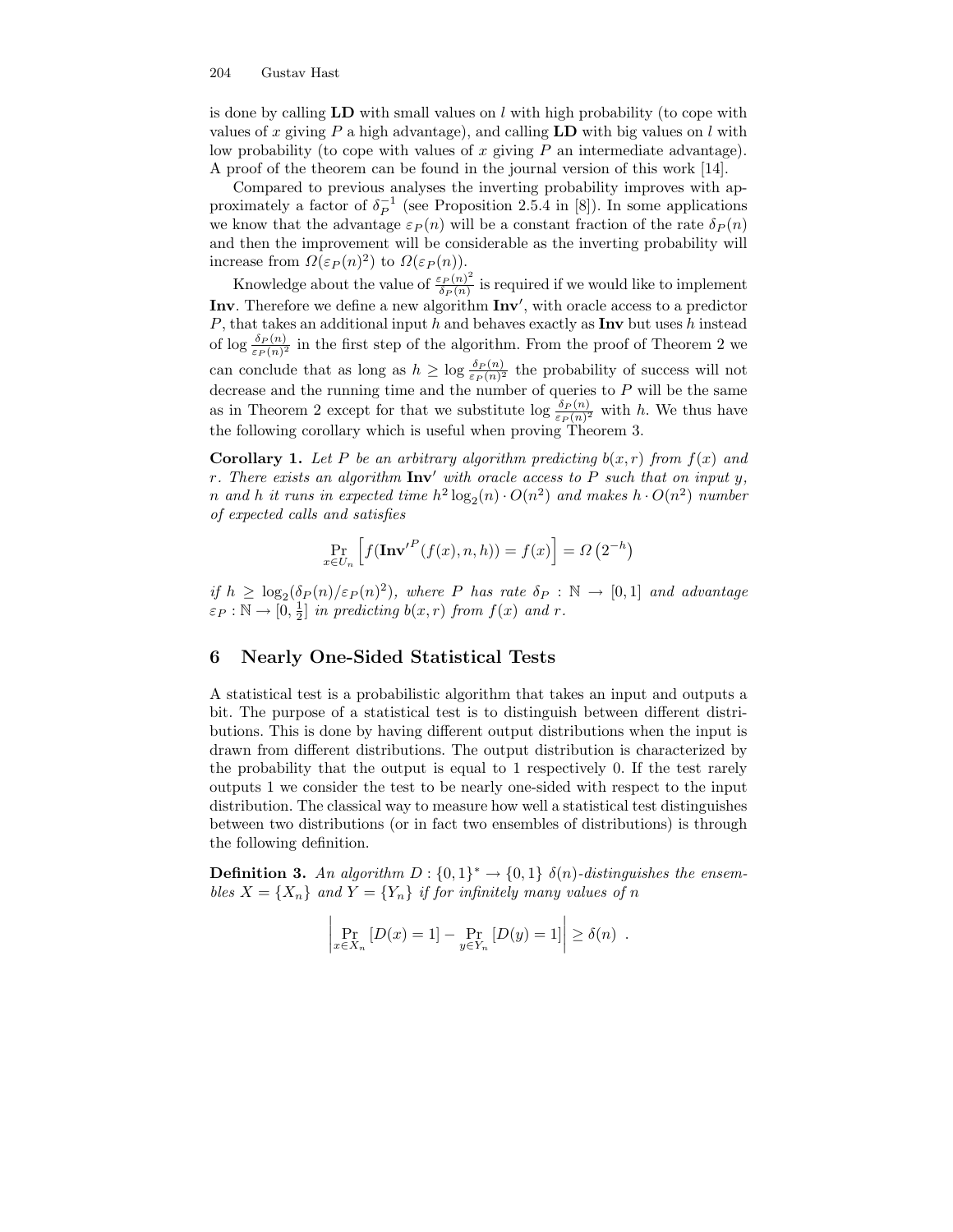The characterization of a statistical test in terms of this definition is rather coarse. In particular whether the test is one-sided or not does not show. This is remedied by the following definition which explicitly provides absolute bounds on the probability of outputting 1.

**Definition 4.** An algorithm  $D: \{0,1\}^* \to \{0,1\}$   $(\delta_1(n), \delta_2(n))$ -distinguishes the ensembles  $X = \{X_n\}$  and  $Y = \{Y_n\}$  if for infinitely many values of n

$$
Pr[D(X_n) = 1] \le \delta_1(n) < \delta_2(n) \le Pr[D(Y_n) = 1].
$$

In addition, D is said to be a  $(\delta_1(n), \delta_2(n))$ -distinguisher for the ensembles X and Y if D  $(\delta_1(n), \delta_2(n))$ -distinguishes X and Y.

We now discuss the connection between statistical tests and predictors, and in particular how a nearly one-sided statistical test for the Goldreich-Levin bit easily can be turned into a low rate predictor that predicts the Goldreich-Levin bit.

Assume that a distinguisher  $D$  satisfies

$$
p_1 = \Pr_{r,x \in U_n, \sigma \in U_1} \left[ D(f(x), r, \sigma) = 1 \right]
$$

and

$$
p_2 = \Pr_{r,x \in U_n} [D(f(x), r, b(r, x)) = 1] .
$$

It is easy to transform this distinguisher into a predictor  $P$  guessing  $b(r, x)$  with advantage  $p_2 - p_1$ . On input  $(f(x), r)$  the predictor P samples a uniform bit σ, queries for  $D(f(x), r, \sigma)$  and outputs σ iff  $D(f(x), r, \sigma) = 1$  and otherwise outputs  $1 - \sigma$ . However, if the probability  $p_1$  is very small, then the truly informative answers from  $D$  are when it returns 1. In those cases the probability that the prediction is correct is

$$
\frac{\Pr_{r,x \in U_n} [D(f(x), r, \sigma) = 1 | \sigma = b(r, x)] \cdot \Pr_{\sigma \in U_1} [\sigma = b(r, x)]}{\Pr_{r,x \in U_n, \sigma \in U_1} [D(f(x), r, \sigma) = 1]} = \frac{p_2}{2p_1} ,
$$

giving an advantage of

$$
\frac{p_2}{2p_1} - \frac{1}{2} = \frac{p_2 - p_1}{2p_1} .
$$

This should be compared to the success probability when D outputs 0

$$
\frac{\Pr_{r,x \in U_n} [D(f(x), r, \sigma) = 0 | 1 - \sigma = b(r, x)] \cdot \Pr_{\sigma \in U_1} [1 - \sigma = b(r, x)]}{\Pr_{r,x \in U_n, \sigma \in U_1} [D(f(x), r, \sigma) = 0]}
$$
\n
$$
= \frac{\frac{1}{2} \cdot \Pr_{r,x \in U_n} [D(f(x), r, 1 - b(r, x)) = 0]}{1 - \Pr_{r,x \in U_n, \sigma \in U_1} [D(f(x), r, \sigma) = 1]}
$$
\n
$$
= \frac{\frac{1}{2} \cdot (1 - \Pr_{r,x \in U_n} [D(f(x), r, 1 - b(r, x)) = 1])}{1 - p_1}
$$
\n
$$
= \frac{1 - (2 \cdot \Pr_{r,x \in U_n, \sigma \in U_1} [D(f(x), r, \sigma) = 1] - \Pr_{r,x \in U_n} [D(f(x), r, b(r, x)) = 1])}{2(1 - p_1)}
$$
\n
$$
= \frac{1 - (2p_1 - p_2)}{2(1 - p_1)},
$$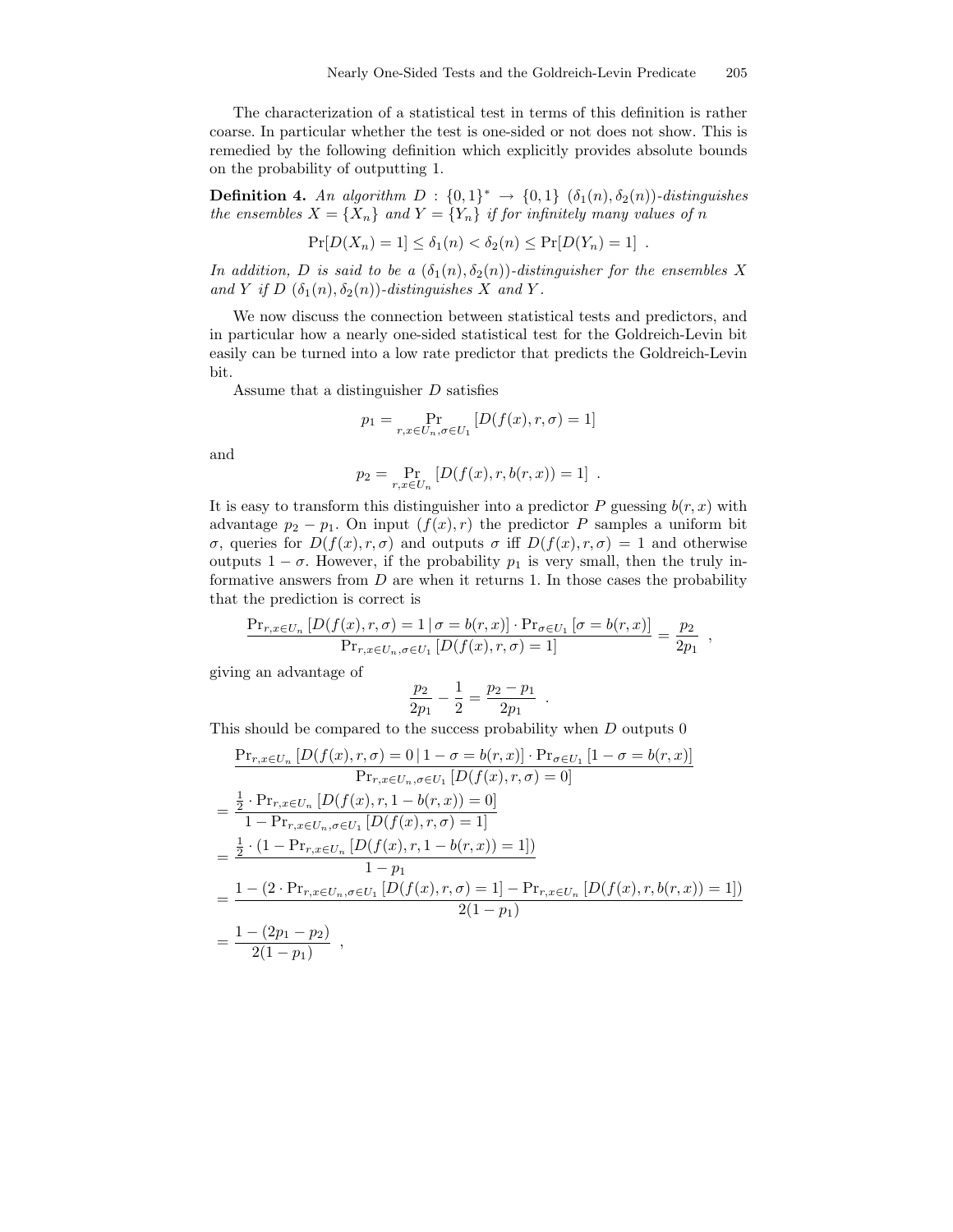giving an advantage of

$$
\frac{1-(2p_1-p_2)}{2(1-p_1)}-\frac{1}{2}=\frac{1-(2p_1-p_2)-(1-p_1)}{2(1-p_1)}=\frac{p_2-p_1}{2(1-p_1)}.
$$

(Note that we have implicitly extended the notion of advantage to also apply when conditioned on the output of D.)

Assume that the test is nearly one-sided and thereby the value of  $p_1$  is close to zero. In this case the advantage of the prediction when  $D$  outputs 1 is a factor  $p_1^{-1}$  better than if it outputs 0. This is why it is better to somewhat change  $P$ so that it still returns  $\sigma$  iff  $D(f(x), r, \sigma) = 1$  but otherwise outputs  $\bot$ . This new predictor has rate  $p_1$  and advantage  $(p_2 - p_1)/2$ . Thus we have transformed a nearly one-sided statistical test for the Goldreich-Levin bit into a low rate predictor that predicts the Goldreich-Levin bit.

### 7 Blum-Micali Pseudo Random Generator

Blum and Micali [6] constructed a pseudo-random bit generator based on a oneway permutation and a hard-core predicate associated with the permutation. As an example they used exponentiation modulo a prime as a one-way permutation and the most significant bit as its hard-core predicate. By using an arbitrary one-way permutation and the hard-core predicate of Goldreich-Levin [11] the following construction, referred to as BMGL, is obtained:

**Construction 1** Let  $f : \{0,1\}^* \rightarrow \{0,1\}^*$  be a polynomial-time-computable length-preserving permutation and  $l : \mathbb{N} \to \mathbb{N}$  where  $n < l(n)$ . Given the input  $x_0$  and r such that  $|x_0| = |r| = n$ , define

$$
G^{f,l}(x_0,r) = b(r,x_1)b(r,x_2)\dots b(r,x_{l(n)}) ,
$$

where  $x_i = f(x_{i-1})$  for  $i = 1, \ldots, l(n)$ . With  $G_n^{f,l}$  we denote the output distribution of  $G^{f,l}(x_0,r)$ , where r and  $x_0$  are chosen uniformly and independently from  $\{0,1\}^n$ .

The security of the  $BMGL$  is described by our next theorem.

**Theorem 3.** Let D be a  $(p_1(n), p_2(n))$ -distinguisher for  $\{U_{l(n)}\}$  and  $\{G_n^{f,l}\}\$  with running time  $t_D : \mathbb{N} \to \mathbb{N}$ . Then there exists an algorithm  $\text{Inv}''$  that runs in expected time  $[(t_f(n) \cdot l(n) + t_D(n)) + m(n) \log_2(n)] \cdot m(n) \cdot O(n^2)$ , where  $t_f(n)$  is the time to calculate the function f on a n-bit input and  $m(n) \stackrel{def}{=} \log_2 \frac{p_2(n)l(n)^2}{(p_2(n)-p_1(n))^2}$ , and satisfies

$$
\Pr_{x \in U_n} \left[ \mathbf{Inv}''(f(x)) = x \right] = \Omega \left( 2^{-m(n)} \right)
$$

for infinitely many values of n.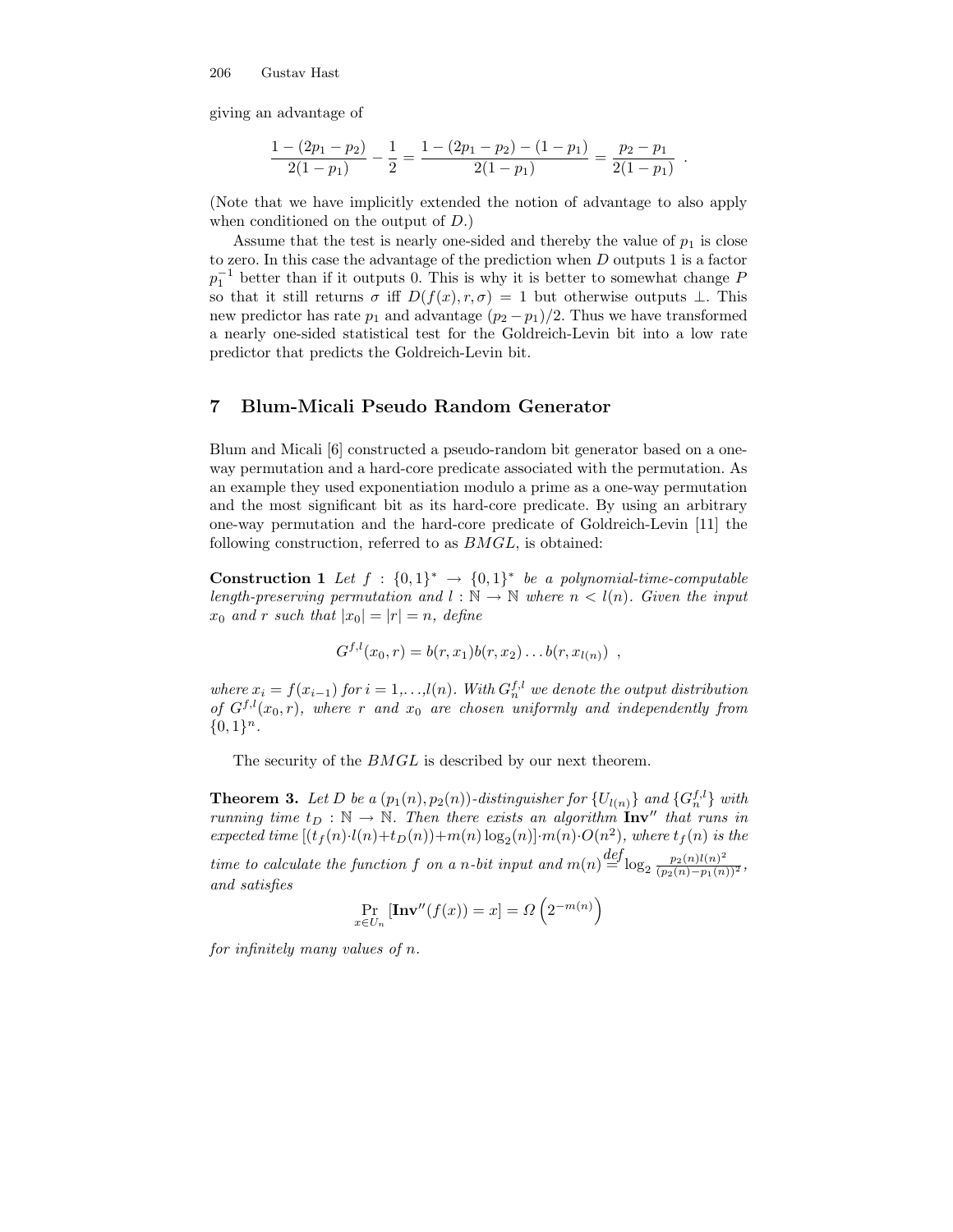**Implementation of predictor**  $P^i$ : The predictor has access to a distinguisher  $D: \{0,1\}^{l(n)} \to \{0,1\}$ . On input y and r,  $P^i$  proceeds as follows:

- 1. Set  $x_{i+1} = y$  and calculate  $x_j$  for  $j \in \{i+2,\ldots,l(n)\}\$  where  $x_j = f(x_{j-1})$  and  $n = |y|.$
- 2. Toss i unbiased coins  $c_1, c_2, \ldots, c_{i-1}$  and  $\sigma$ .
- 3. Create the bit string  $z = c_1 \ldots c_{i-1} \sigma b(x_{i+1}, r) \ldots b(x_{l(n)}, r)$ . If  $D(z) = 1$  then return  $\sigma$ , otherwise return ⊥.



Implementation of inverter Inv": The inverter has access to a distinguisher  $D: \{0,1\}^{l(n)} \to \{0,1\}$ . On input y, **Inv**'' proceeds as follows:

- 1. Choose  $i \in [l(n)]$  uniformly, where  $n = |y|$ .
- 2. Choose j from  $\{-2, -1, \ldots, \lfloor \log l(n) \rfloor\}$  with probability  $2^{-(3+j)}$ .
- 3. Call Inv' from Corollary 1 with input y, n and  $h = \lceil \log \frac{p_2(n)l(n)^2}{2^{2j}(p_2(n)-p_1(n))^2} \rceil$

providing  $P^i$  as the predictor. Return the output from  $\text{Inv'}^{P_i}$ .

Fig. 4. The inverter  $Inv''$ 

For nearly one-sided tests the reduction is an improvement with approximately a factor of  $p_2(n)^{-1}$  over the previous most efficient reduction. The improvement is obtained by transforming nearly one-sided tests to low rate predictors and applying Theorem 2 that works well for that type of predictors.

Note that the running time of  $\text{Inv}''$  only depends upon  $p_1(n)$  and  $p_2(n)$ logarithmically. Assuming  $t_f(n) \cdot l(n) \leq t_D(n)$  and ignoring logarithmic factors the time-success ratio is  $p_2(n)l(n)^2t_D(n)(p_2(n)-p_1(n))^{-2} \cdot O(n^2)$ . Furthermore, if we assume that  $p_1(n) \leq c \cdot p_2(n)$  for some constant  $c < 1$  the time-success ratio is  $l(n)^2 t_D(n) p_2(n)^{-1} \cdot O(n^2)$ , still ignoring logarithmic factors.

The correctness of the theorem is shown by defining a number of hybrid distributions  $H_n^i$ , connecting the uniform distribution  $U_{l(n)}$  with the generator output  $G_n^{f,l}$ . In Fig. 3 a predictor is defined for each such hybrid. The inverter Inv'' uniformly selects between these predictors and calls Inv' from Corollary 1 providing the selected predictor as an oracle. A proof of the theorem can be found in the journal version of this work [14].

# 8 Applications

Using pseudo-random material instead of real random material in probabilistic algorithms may be convenient for many reasons. A system can have problems obtaining enough random material or the results perhaps need to be reproducible without storing all random material used.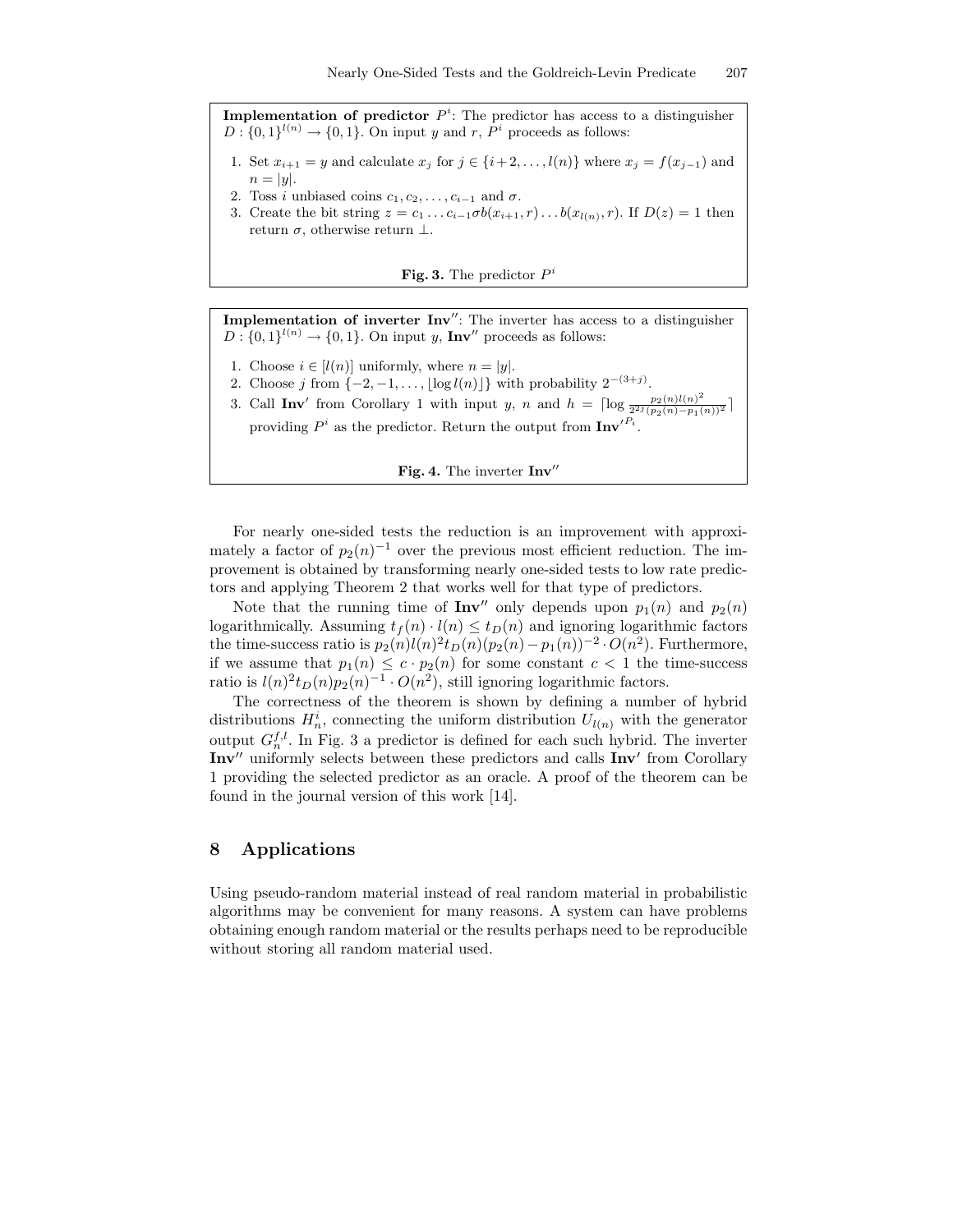An important use of pseudo-random material can be found in many implementations of cryptographic primitives. The security definitions of these primitives often express either the need of authentication or that of confidentiality. In the case of authentication there is often a natural nearly one-sided test corresponding to an attacker of the protocol, but in the case of confidentiality this is not always so.

Here we consider the security consequences of using pseudo-random material from a PRBG instead of true random bits in a cryptographic system. We assume that the system that uses true randomness is secure and want to establish that the corresponding system is also secure. The standard method for showing this is done by assuming that there is a successful attacker, when using pseudo-random material in the system, and transforming this attacker into a statistical test distinguishing between output from the PRBG and the uniform distribution. This statistical test will become nearly one-sided if the successful attacker produces a certain type of breakings which we call verifiable breakings. If the PRBG is BMGL then the proof of security can prosper by our more efficient reduction established in Theorem 3. With a verifiable breaking of a cryptographic system we mean that a successful breaking can be verified, possibly with the help of secrets lying in the system such as secret keys.

#### 8.1 Signature schemes

As an example of how natural nearly one-sided tests come up in the case of authentication, we take a closer look at signature schemes. Using the standard definition of security in an adaptive chosen message attack environment [13], an attacker may query an oracle for signatures of any messages of its choice. The attacker is considered successful if it, on a verification key as input, can output a valid signature on any message. Furthermore, the signature should of course not be identical to a signature returned by the oracle. If there is an attacker (from a certain group of attackers) that has more than a negligible probability to break the signature scheme, then the signature scheme is considered to be insecure against that group of attackers. Now assume that  $S$  is a secure signature scheme but  $S^G$  is not, where the only difference between  $S^G$  and S is that  $S^G$  uses bits from a pseudo-random generator  $G$  when  $S$  uses true random bits. Then there is an adversary A that can break the signature scheme  $S^G$ , but not S, with a non-negligible probability. This adversary can easily be transformed into a nearly one-sided statistical test  $D$ , distinguishing between the output of  $G$  and the uniform distribution, by first simulating  $S$ , using its input as the source of randomness, and then attacking S using A.

### 8.2 Encryption schemes

A natural way to define the security of an encryption system is to say that, given a ciphertext, it should be infeasible to produce the corresponding plaintext. If we would adopt this as our security definition, an attacker A could easily be turned into a natural nearly one-sided test that would distinguish between encryptions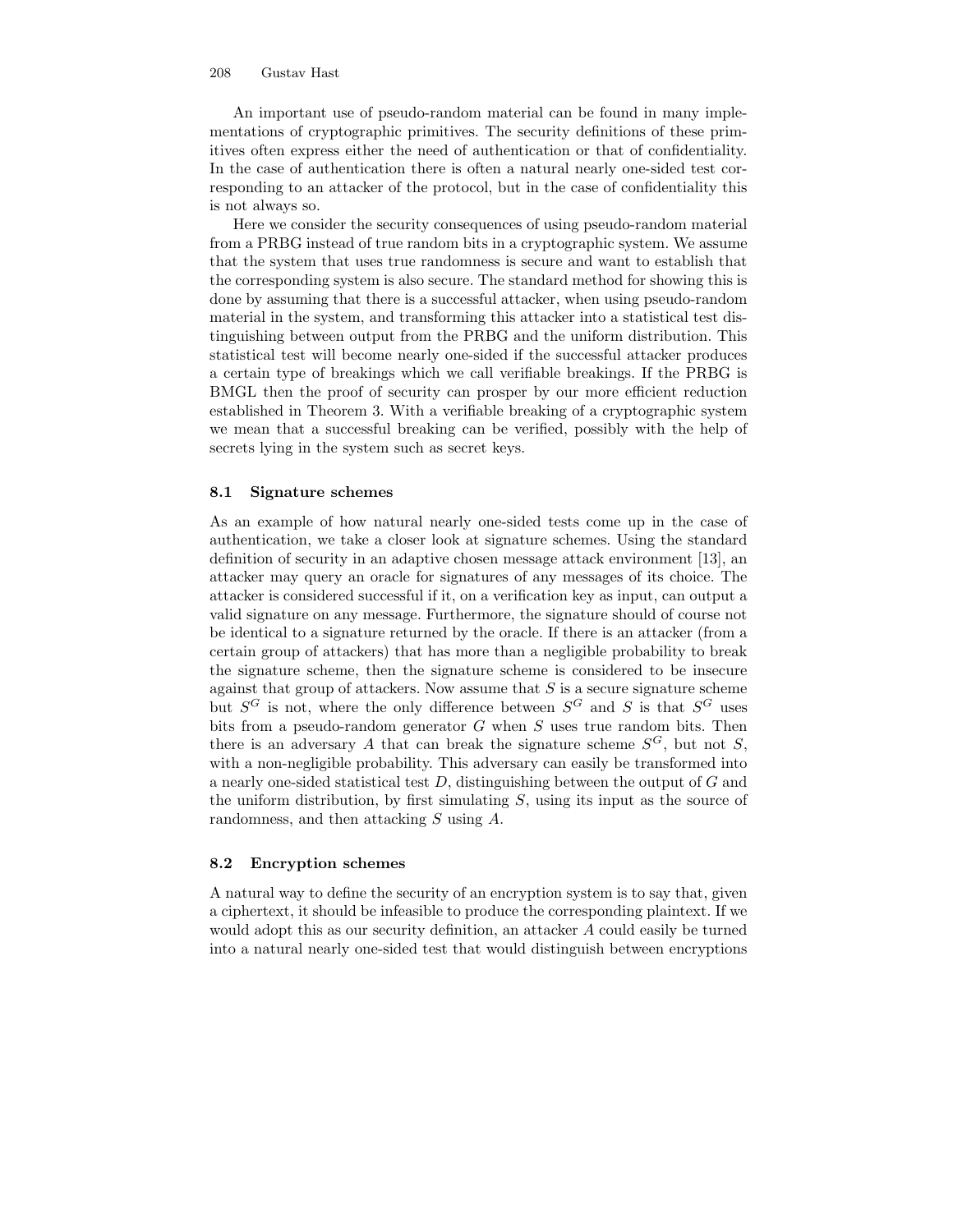made by a secure encryption scheme and encryptions made by an encryption scheme that  $A$  attacks successfully. In particular this means that if we exchange the true random material that is used in a secure encryption scheme against bits produced by a generator, then a successful attacker on the resulting scheme can be turned into a nearly one-sided test distinguishing between the uniform distribution and the generator output.

Unfortunately, this natural way of defining security is not strict enough for all situations. In general we do not permit an attacker to be able to conclude anything at all about the plaintext, by looking at the ciphertext. This notion was captured by the definition of semantic security in [13]. Using this definition there is no natural way to transform an attacker into a nearly one-sided test. For example, if an adversary could predict, by looking at a ciphertext, the i'th bit of the plaintext (that was drawn from the uniform distribution) with probability  $\frac{1}{2} + \varepsilon$ , where  $\varepsilon$  is non-negligible, this would render the system insecure. But this adversary corresponds with a predictor with rate one, and thus not to a nearly one-sided test.

### 8.3 Other applications

In many algorithms, pseudo-randomness is provided by a pseudo-random function. A well-known construction of pseudo-random functions is the GGM construction [9] which uses a pseudo-random generator as a building block. We note that a nearly one-sided statistical test, distinguishing between the use of real random functions and a family of GGM-functions, can be transformed into a nearly one-sided statistical test distinguishing the uniform distribution and the underlying generator output. Briefly, this is so because the hybrid arguments used in the security proof of GGM will uphold the one-sidedness in distinguishing between real random functions and GGM-functions.

For some applications in simulations, nearly one-sided tests will occur naturally. Consider a probabilistic algorithm for a decision problem that errs with very small probability. Assume that this algorithm uses the output from a PRBG as its source of randomness and that this causes the algorithm to err with substantially higher probability. Then this algorithm can be used to produce a nearly one-sided test distinguishing the PRBG output and the uniform distribution.

# 9 Open Problems

In this work we have studied nearly one-sided test for the Goldreich-Levin hardcore bit. A natural extension would be to consider what impact nearly one-sided tests have on other hard-core predicates. Additional applications where nearly one-sided tests occur could also be investigated.

# Acknowledgments

I am very grateful to Johan Håstad for providing me with good ideas and continuous support. I am also grateful to the referee of Journal of Cryptology for